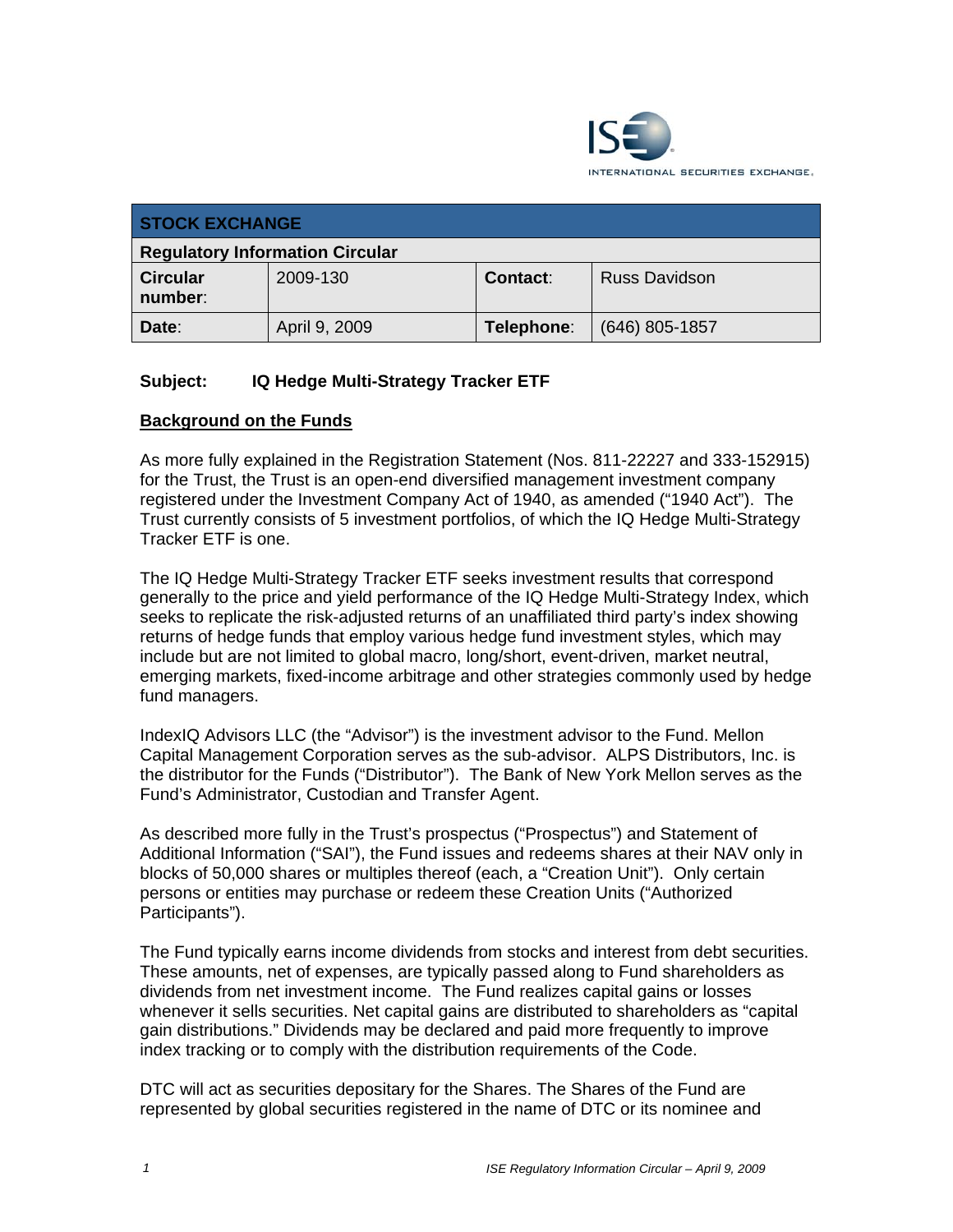deposited with, or on behalf of, DTC. Except as provided in the Prospectus, certificates will not be issued for Shares.

The NAV per Share for the Funds will be determined each business day, normally at the close of regular trading (ordinarily, 4:00 p.m. Eastern Standard Time ("ET")) on the New York Stock Exchange. NAV is calculated by dividing the value of the net assets of a Fund (i.e., the total value of its assets less all liabilities) by the number of Shares outstanding, rounded to the nearest cent. NAV will be available from the Distributor and will also available to National Securities Clearing Corporation ("NSCC") participants through data made available from NSCC.

The Trusts registration statement describes the various fees and expenses for the Fund's Shares. For a more complete description of the Fund and the underlying index, visit http://www.indexiq.com/.

#### **Principal Risks**

Interested persons are referred to the Prospectus for a description of risks associated with an investment in the Shares. These risks include the risk that a Fund's return may not match the return of its index for a number of reasons including the incursion by a Fund of operating expenses and costs not applicable to its index. In addition, as noted in the Prospectus, the Shares may trade at market prices that may differ from their NAV. The NAV of the Shares will fluctuate with changes in the market value of the Fund's holdings. The market prices of the Shares will fluctuate in accordance with changes in NAV as well as the supply and demand for the Shares.

#### **Exchange Rules Applicable to Trading in the Shares**

The Shares are considered equity securities, thus rendering trading in the Shares subject to the Exchange's existing rules governing the trading of equity securities.

## **Trading Hours**

Trading in the Shares on ISE is on a UTP basis and is subject to ISE equity trading rules. The Shares will trade from 8:00 a.m. until 8:00 p.m. Eastern Time. Equity EAMs trading the Shares during the Extended Market Sessions are exposed to the risk of the lack of the calculation or dissemination of underlying index value or intraday indicative value ("IIV"). For certain derivative securities products, an updated underlying index value or IIV may not be calculated or publicly disseminated in the Extended Market hours. Since the underlying index value and IIV are not calculated or widely disseminated during Extended Market hours, an investor who is unable to calculate implied values for certain derivative securities products during Extended Market hours may be at a disadvantage to market professionals.

#### **Trading Halts**

ISE will halt trading in the Shares of a Trust in accordance with ISE Rule 2101(a)(2)(iii). The grounds for a halt under this Rule include a halt by the primary market because it stops trading the Shares and/or a halt because dissemination of the IIV or applicable currency spot price has ceased, or a halt for other regulatory reasons. In addition, ISE will stop trading the Shares of a Trust if the primary market de-lists the Shares.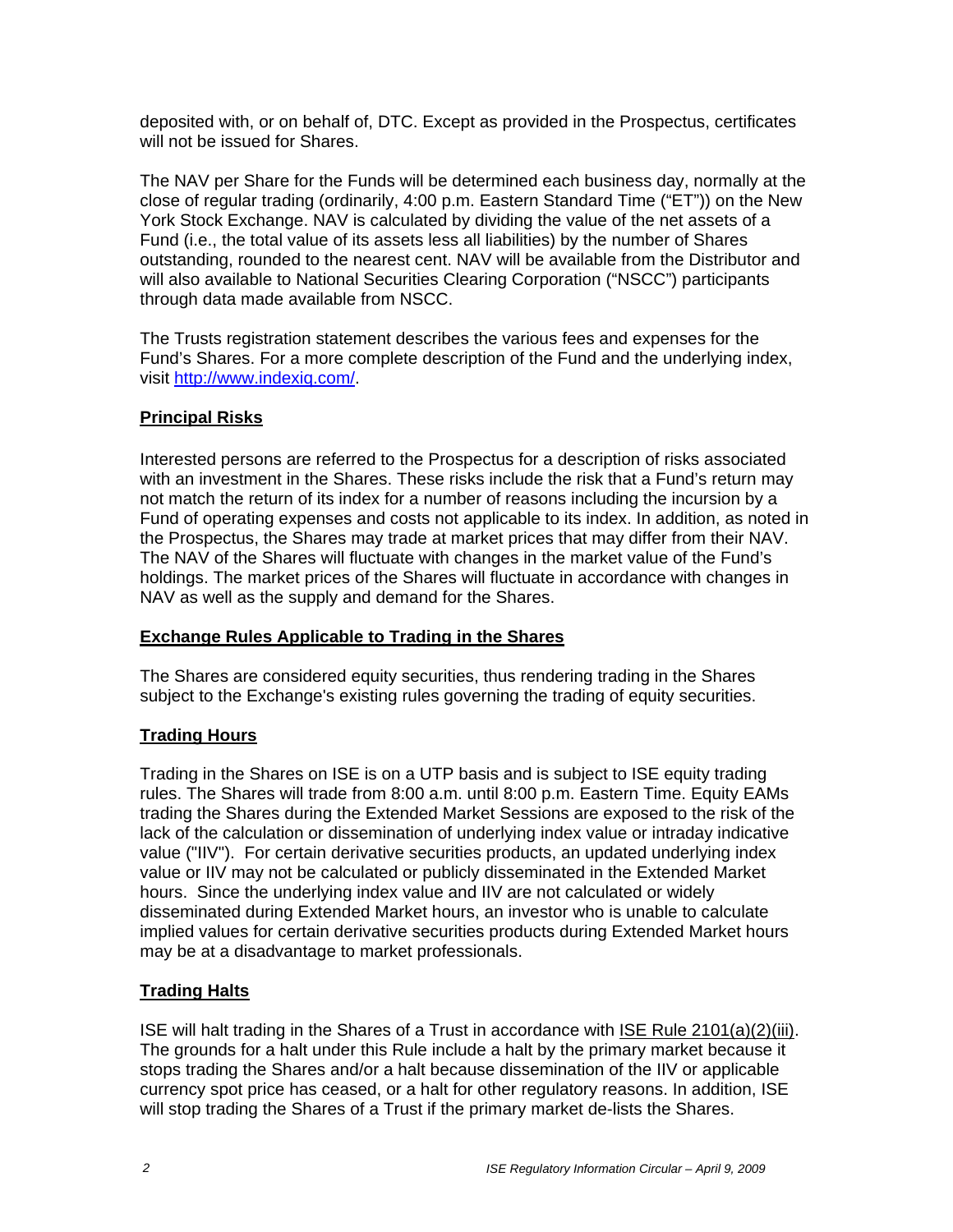#### **Delivery of a Prospectus**

Pursuant to federal securities laws, investors purchasing Shares must receive a prospectus prior to or concurrently with the confirmation of a transaction. Investors purchasing Shares directly from the Fund (by delivery of the Deposit Amount) must also receive a prospectus.

Prospectuses may be obtained through the Distributor or on the Fund's website. The Prospectus does not contain all of the information set forth in the registration statement (including the exhibits to the registration statement), parts of which have been omitted in accordance with the rules and regulations of the SEC. For further information about the Fund, please refer to the Trust's registration statement.

#### **Exemptive, Interpretive and No-Action Relief Under Federal Securities Regulations**

The Commission has issued letters granting exemptive, interpretive and no-action relief from certain provisions of and rules under the Securities Exchange Act of 1934 for exchange-traded funds listed and traded on a registered national securities exchange that meet certain criteria. The Fund qualifies for the relief granted in the No-Action Letters, a description of which follows.

## **Regulation M Exemptions**

Generally, Rules 101 and 102 of Regulation M prohibit any "distribution participant" and its "affiliated purchasers" from bidding for, purchasing, or attempting to induce any person to bid for or purchase any security which is the subject of a distribution until after the applicable restricted period, except as specifically permitted in Regulation M. The provisions of the Rules apply to underwriters, prospective underwriters, brokers, dealers, and other persons who have agreed to participate or are participating in a distribution of securities.

The Commission issued a No-Action Letter by which persons participating in a distribution of shares of a fund may engage in secondary market transactions in such shares during their participation in such a distribution, despite the requirements of from Rule 101 under Regulation M.

In addition, the SEC has permitted persons who may be deemed to be participating in the distribution of shares of a fund (i) to purchase securities for the purpose of purchasing creation unit aggregations of fund shares and (ii) to tender securities for redemption in Creation Unit Aggregations. Further, the Commission has clarified that the tender of fund shares to the Fund for redemption does not constitute a bid for or purchase of any of the Funds' securities during the restricted period of Rule 101. The Commission has issued a No-Action Letter to paragraph (e) of Rule 102 under Regulation M which allow the redemption of fund shares in creation unit aggregations during the continuous offering of shares.

#### **Customer Confirmations for Creation or Redemption of Fund Shares (SEC Rule 10b-10)**

Broker–dealers who handle purchases or redemptions of Fund shares in Creation Units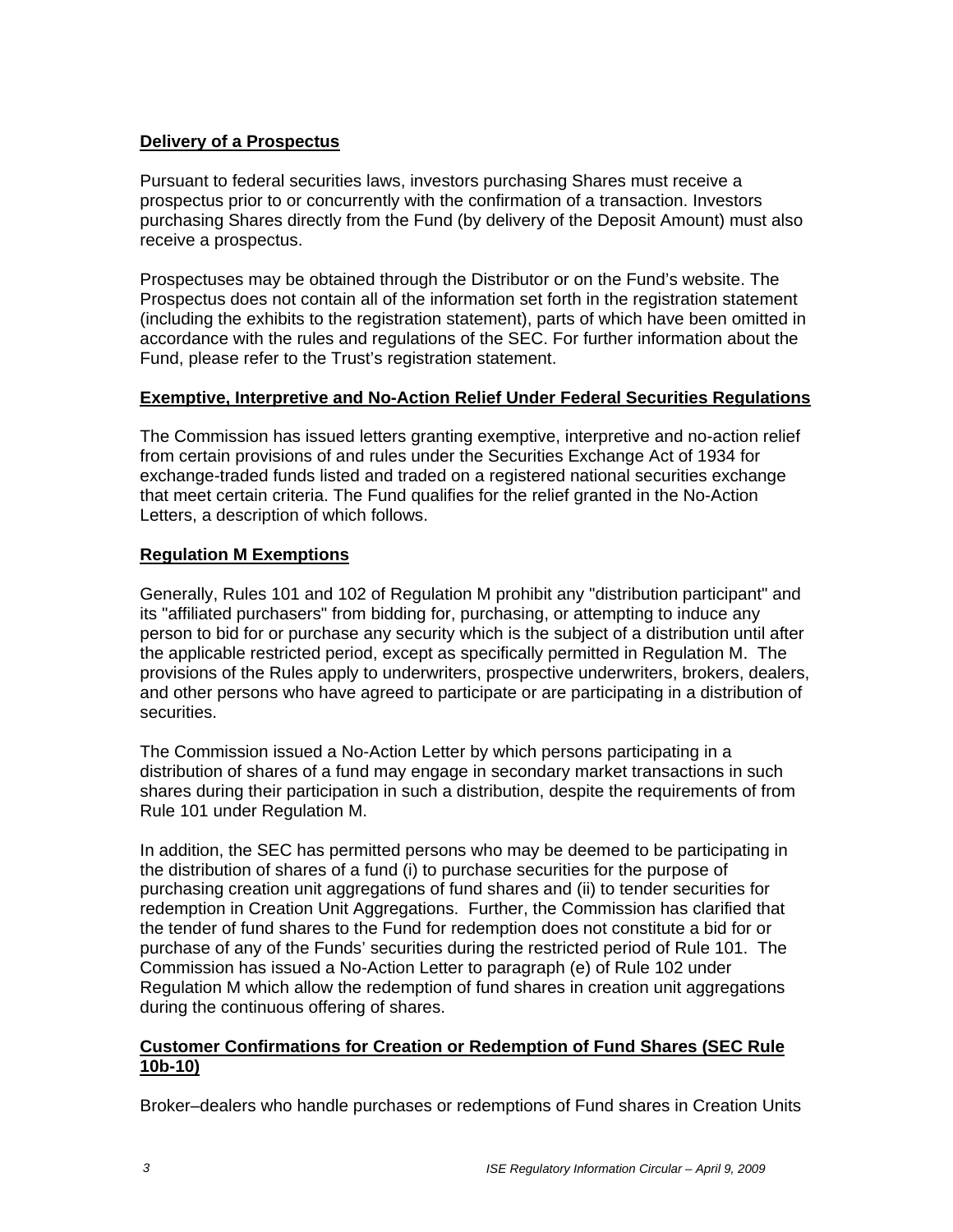for customers will be permitted to provide such customers with a statement of the number of Creation Unit Aggregations created or redeemed without providing a statement of the identity, number and price of shares of the individual securities tendered to the Fund for purposes of purchasing creation unit aggregations ("Deposit Securities") or the identity, number and price of shares to be delivered by the Trust to the redeeming holder ("Redemption Securities"). The composition of the securities required to be tendered to the Fund for creation purposes and of the securities to be delivered on redemption will be disseminated each business day and will be applicable to requests for creations or redemption, as the case may be, on that day. This exemptive relief under Rule 10b-10 with respect to creations and redemptions is subject to the following conditions:

- 1) Confirmations to customers engaging in creations or redemptions must state that all information required by Rule 10b-10 will be provided upon request;
- 2) Any such request by a customer for information required by Rule 10b-10 will be filed in a timely manner, in accordance with Rule 10b-10(c);
- 3) Except for the identity, number and price of shares of the component securities of the Deposit Securities and Redemption Securities, as described above, confirmations to customers must disclose all other information required by Rule 10b-10(a).

## **SEC Rule 14e-5**

The Commission has permitted any person acting as a dealer-manager of a tender offer for a component security of fund (1) to redeem fund shares in creation unit aggregations from the issuer that may include a security subject to such tender offer and (2) to purchase fund shares during such tender offer. In addition, a No-Action has been issued under Rule 14e-5 states that if a broker-dealer acting as a dealer-manager of a tender offer for a security of the Fund purchases or arranges to purchase such securities in the secondary market for the purpose of tendering such securities to purchase one or more creation unit aggregations of shares, it must be made in conformance with the following:

- i. such bids or purchases are effected in the ordinary course of business, in connection with a basket of 20 or more securities in which any security that is the subject of distribution, or any reference security, does not comprise more than 5% of the value of the basket purchased; or
- ii. purchases are effected as adjustments to such basket in the ordinary course of business as a result of a change in the composition of the underlying index; and
- iii. such bids or purchases are not effected for the purpose of facilitating such tender offer.

## **Section 11(d)(1); SEC Rules 11d1-1 and 11d1-2**

Section 11(d)(1) of the Act generally prohibits a person who is both a broker and a dealer from effecting any transaction in which the broker-dealer extends credit to a customer on any security which was part of a new issue in the distribution of which he participated as a member of a selling syndicate or group within thirty days prior to such transaction. The Commission has clarified that Section 11(d)(1) does not apply to broker-dealers that are not authorized participants (and, therefore, do not create creation unit aggregations) that engage in both proprietary and customer transactions in shares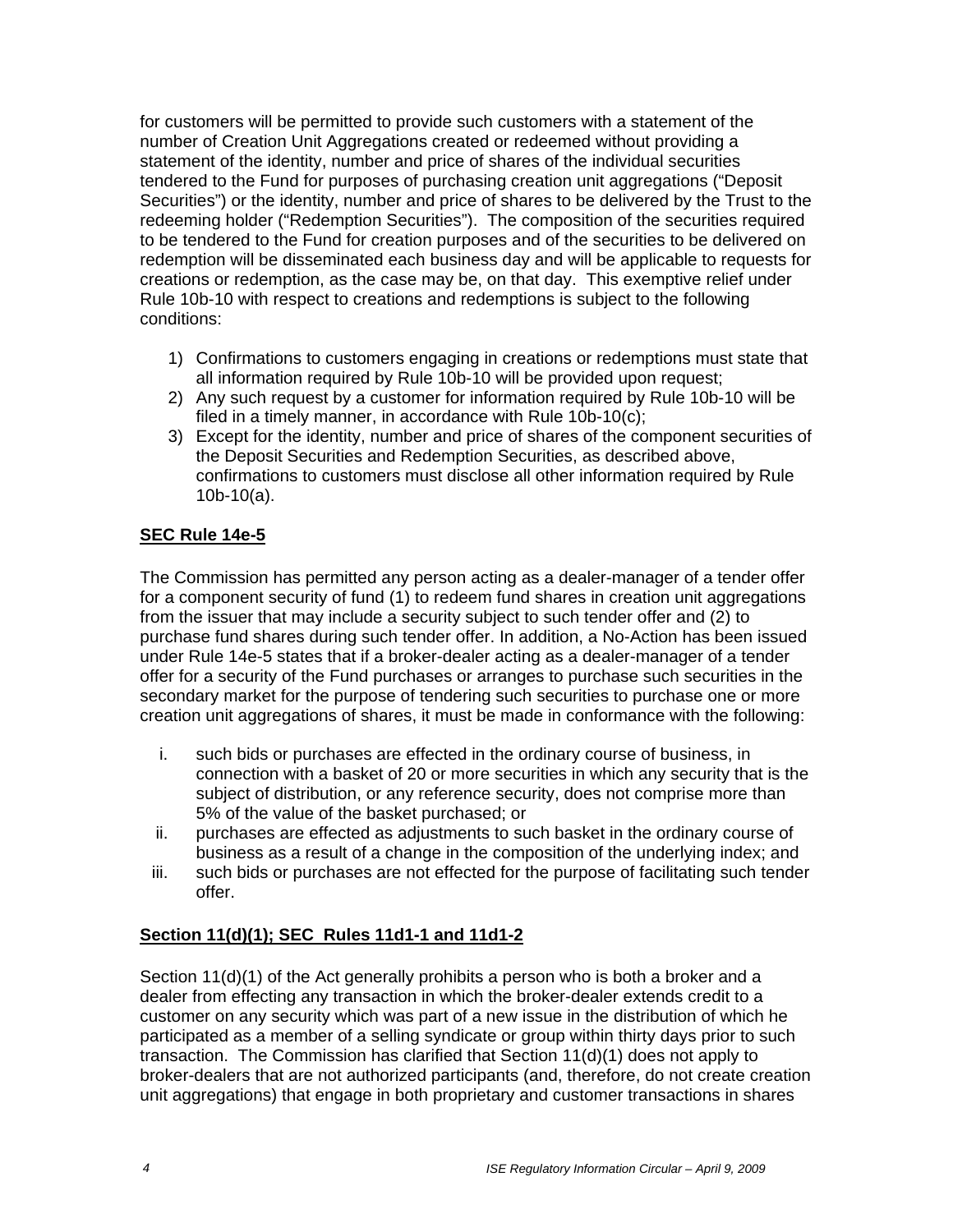of a fund in the secondary market, and for broker-dealer authorized participants that engage in creations of creation unit aggregations. This relief is subject to specific conditions, including the condition that such broker-dealer (whether or not an authorized participant) does not, directly or indirectly, receive from the fund complex any payment, compensation or other economic incentive to promote or sell the shares of a fund to persons outside the fund complex, other than non-cash compensation permitted under NASD Rule 2830 (I)(5)(A), (B) or (C). See letter dated November 22, 2005 from Brian A Bussey, Assistant Chief Counsel, SEC Division of Market Regulation, to Barclays Global Investors, N.A., dated November 22, 2005. The Commission has issued a No-Action Letter under Section 11(d)(1) of the Act states that broker-dealers may treat shares of a fund, for purposes of Rule 11d1-2, as "securities issued by a registered open-end investment company as defined in the Investment Company Act" and thereby extend credit or maintain or arrange for the extension or maintenance of credit on shares that have been owned by the persons to whom credit is provided for more than 30 days, in reliance on the exemption contained in the rule.

#### **SEC Rule 15c1-5 and 15c1-6**

The Commission has issued a No-Action letter with respect to Rule 15c1-5 and Rule 15c1-6 as to the required disclosure of control by a broker or dealer with respect to creations and redemptions of fund shares and secondary market transactions therein.

**This Regulatory Information Circular is not a statutory Prospectus. Equity EAMs should consult the Trust's Registration Statement, SAI, Prospectus and the Fund's website for relevant information.**